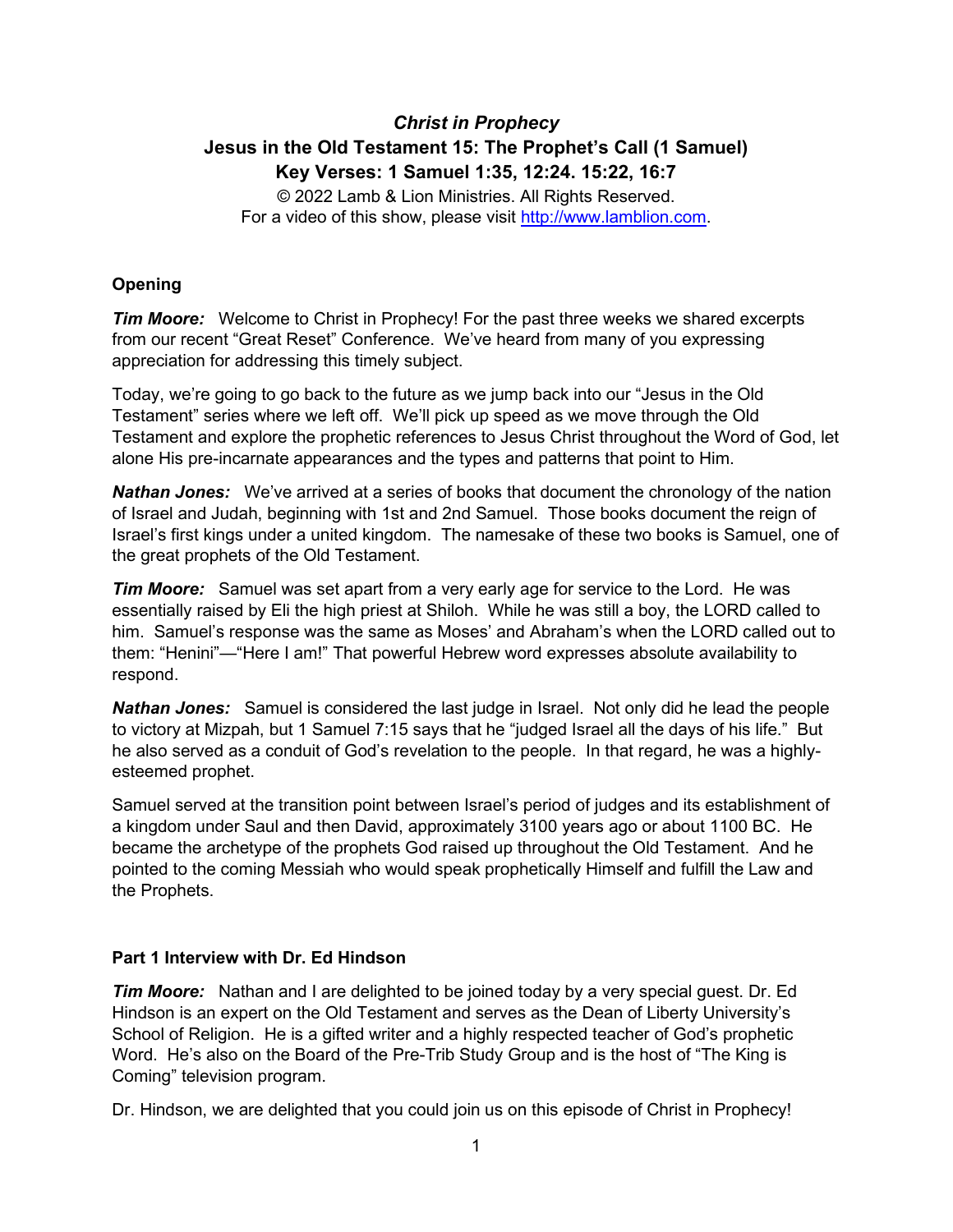*Dr. Hindson:* Well, I am delighted to be with you. You guys have a wonderful ministry. I love everything Lamb & Lion is doing is reaching people around the world with the Gospel of Jesus Christ in a clear prophetic message.

*Tim Moore:* Well, we appreciate you saying so. And sir, we follow in the footsteps of giants in the prophetic world and you are one of those. Obviously as we work through the books of the Old Testament in our Jesus in the Old Testament series we've come to 1 Samuel. And this book is named after one of the first prophets that were dedicated or called by God to declare His truth and to foretell future events.

**Dr. Hindson:** Yeah, the prophets in the Old Testament that Moses predicted would eventually come, you also have an unnamed prophet that shows up in the book of Judges and tells them everything is going to go wrong if you don't straighten out. But the unique thing about Samuel is that God calls him from a very early age. We don't know exactly how old but as I read this text and have taught this for 50 years I'm pretty well convinced that he is about somewhere between 5-10 years old is all when the Lord appears to him and calls him. And interestingly the text in chapter 3 says, prior to that, Samuel did not really know the Lord until this appearance of God Himself in a theophany to call this child to ultimately be his spokesperson to the nation and the people of Israel.

**Nathan Jones:** Well, Dr. Hindson, Samuel wasn't the first prophet who made prophetic utterances in the Bible, right, I mean you can go back and see Moses and Joshua, even Abraham made prophetic voices. But it seems like when we got to the point where the judges were ending and the kings were beginning that all of a sudden prophets started arising up in greater number. Is there anything significant to that timing?

**Dr. Hindson:** I think because the leadership is not listening to God. And when you don't listen to God then God stops speaking to you. So, He raises up the prophets who are willing to listen, and then willing to declare His message when the judges and the leaders were not.

I love the excitement in the book of Judges, the great stories in the book of Judges. But tragically it ends in a disaster, that Samson, the last judge in the book is dead. Then you have that appendix at the end of the book with civil war and chaos, and people and priests living in an ungodly manner. And when you finish Judges you are kind of thinking, well, no wonder the judgment of God fell on them.

But when you get in 1 Samuel, the hope begins to rise again that maybe there is a better day coming. But Eli who is also pictured as both a judge and a priest Eli is functioning in some capacity at Shiloh at the tabernacle where he is in charge of the Ark of the Covenant and the worship center of Israel, and yet as you read those first couple of chapters Eli is old, he is out of touch, he is self-indulgent, he is overweight, he is confused, his sons are in terrible rebellion, and he's not willing to do what is necessary to correct them.

And so, because the judgment of God is going to fall on Eli and his family God turns to the child Samuel whose mother has left him at the tabernacle, dedicated him to serve the Lord. And Samuel becomes the only key person in the Old Testament who fulfills the three offices of prophet, priest, and judge, which kind of prefigures the offices of Christ who will be prophet, priest and king.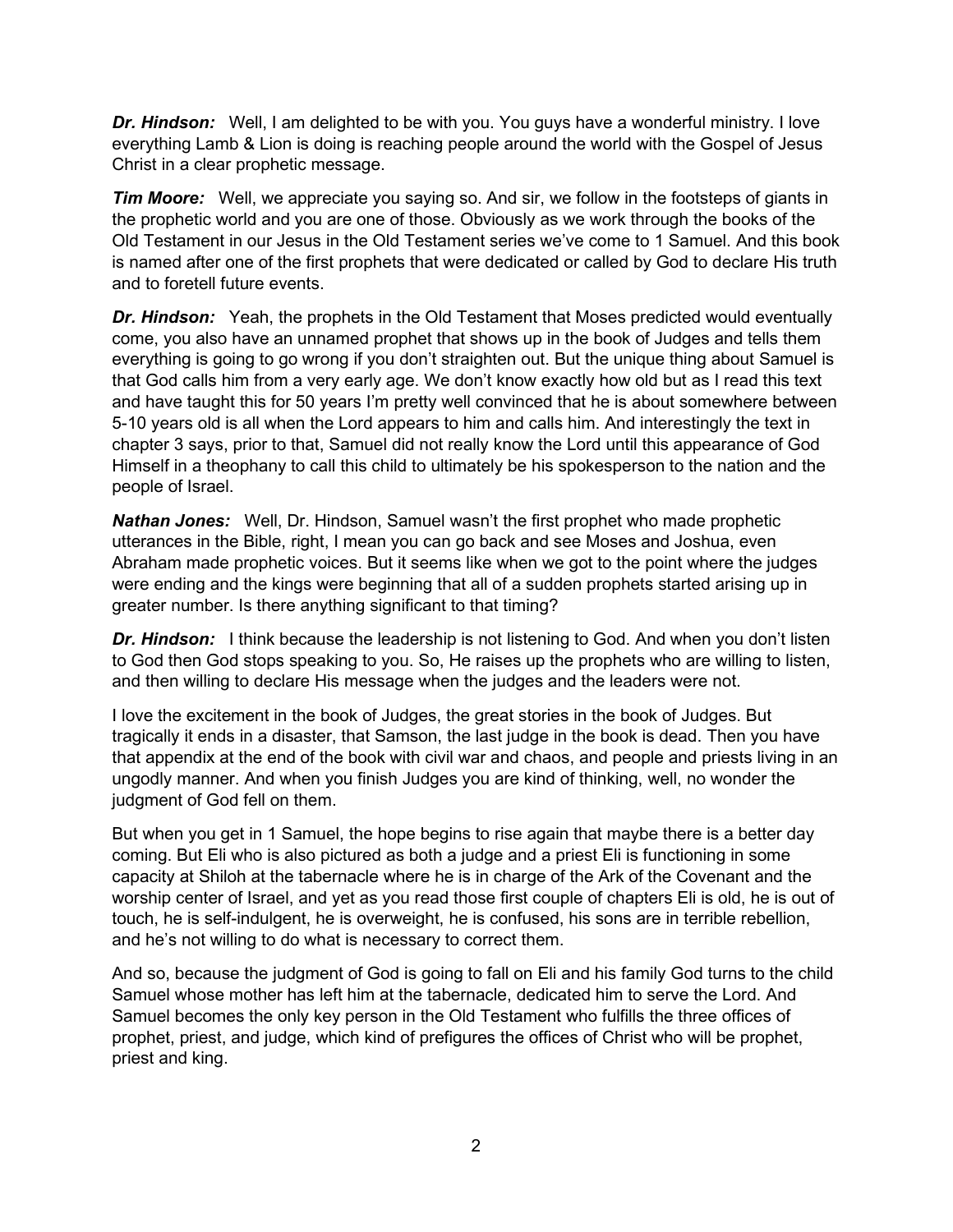*Tim Moore:* Wow, that is great insight because in essence Samuel was a type of the coming Messiah. You know another thing a lot of people think about prophets and focus on their foretelling ability, in other words foretelling what will happen in the future. But God oftentimes reveals things to them that are pronouncements that had to do with contemporary events. And sometimes proclamations calling the Israelites and their leaders to repent and serve the Lord. Sometimes even pronouncements to foreign countries, and foreign kings. So, in a sense the prophets oftentimes were engaged in politics but with an eternal perspective.

*Dr. Hindson:* Yeah, their political message was really spiritually couched.

### *Tim Moore:* Yes.

*Dr. Hindson:* That if you want the blessing of God on the leadership of the nation, then turn to the Lord, put God first in your life, make Him the priority. But if you are going to continue in sin and rebellion and idolatry you are going to bring the judgment of God on yourself.

So, the prophetic message was a preached message to the people. There were no synagogues as far as we know prior to the Babylonian captivity so the prophets were not preaching to a congregation per say, they were generally confronting the kings, the leaders or they were preaching out in public either in the temple square, in this case at the Tabernacle, or around the cities themselves so that the people would hear the message of God directly from the prophet.

And the prophet is calling them to behavior based on their covenant agreement with the Lord. So, in a sense the prophet's message was like a covenant lawsuit against the people of Israel; you agreed to keep these commandments, but you are violating these ordinances and therefore that's why trouble has come upon you, and there is trouble politically, socially, spiritually, right down to the families and the individuals.

*Nathan Jones:* You mentioned problems with families and individuals, it is shocking that Eli could be the High Priest, yet his sons were total false prophets, false teachers. And then you get down to Samuel and he has children, and the people accuse him of the same thing, his children are just as wicked as Eli's sons. Why do you think that these great men of the Bible were such poor fathers?

**Dr. Hindson:** I think it varied from person to person. I think in the case of Eli it wasn't that great to start with. I think Eli had made a lot of self-indulgent mistakes. And he dies this pathetic death, they've lost the Ark of the Covenant, he falls over backwards, breaks his neck and dies when he hears that the Ark has been stolen, the Glory has departed, the Ichabod on the nation, etcetera.

And I think because he was not willing to deal with his sons the problem got out of control, it was a bad example to the nation and the people Hophni and Phinehas, the two sons were stealing money from the offerings, stealing part of the meat for themselves that didn't belong to them, and they were chasing around the women that were coming to the Tabernacle as well.

So, it's not unlike what often, unfortunately happens in this day and age. Preachers are out of control, and when they are the people are out of control. With the case of Samuel, Samuel seems to be a very godly person, there is a challenge about whether his sons are going to follow in his steps, but then you have the redemptive statement where he finally says, "If I or my sons have in anyway defrauded you, offended you, or taken anything that is not ours you tell me, and we will restore it completely." So, Samuel gives you the indication that he wants to do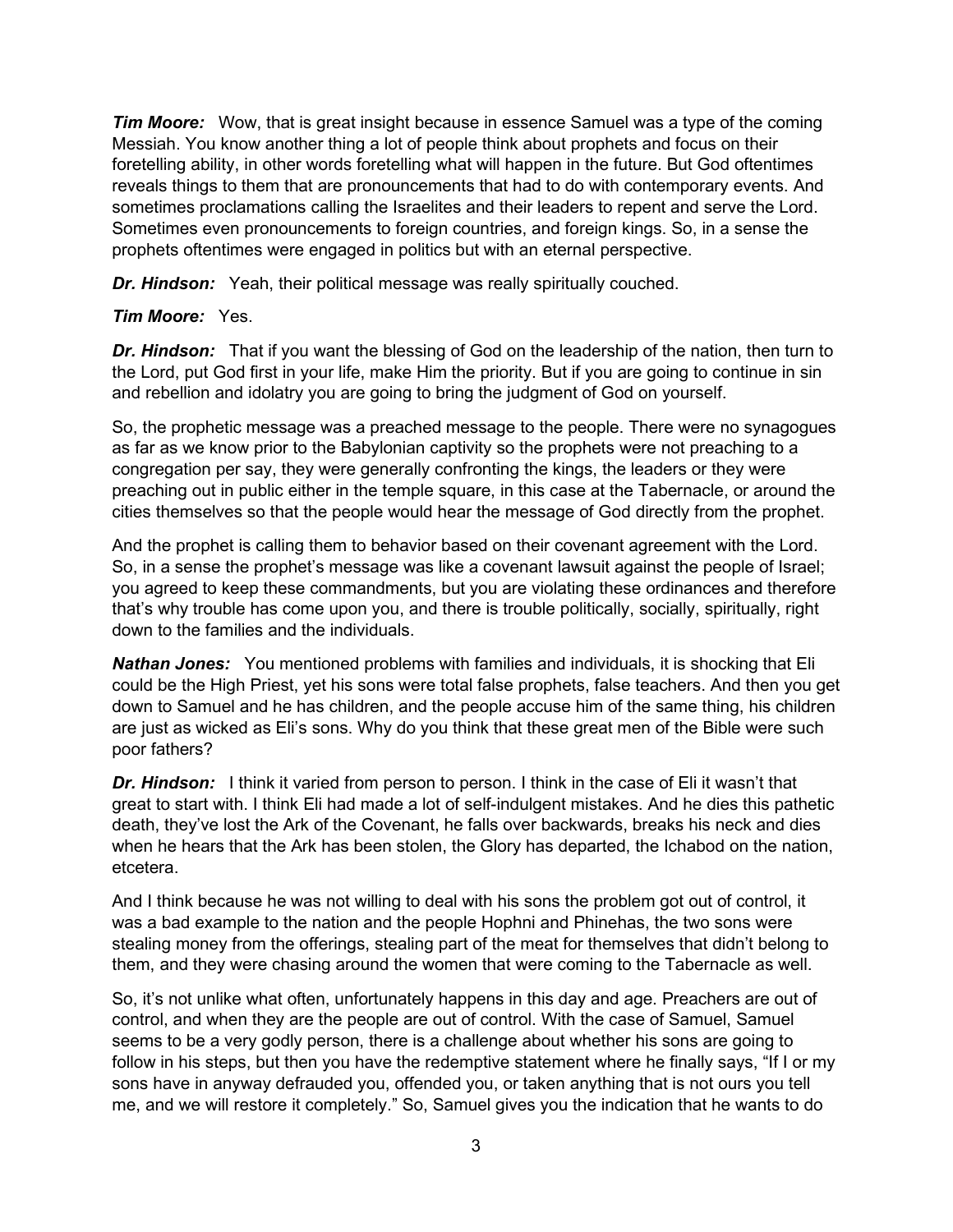the right thing. And certainly, throughout his life as a child, as a young man, and as an adult that is exactly what he did.

**Tim Moore:** I like what you say about Eli being self-indulgent, I've often pointed that out with regard to some of the commentary on him. But even the fact that he was blind seems to be a commentary on the spiritual blindness that he allowed to affect his leadership and the entire nation. But as a result, perhaps on Eli's bad leadership Israel demanded a king. And Samuel warned them against doing so, he foresaw the heartache that such a choice would cause. And later he followed God's lead and anointed first Saul, and then David as a king. So, in essence Samuel was the first king maker in Israel.

*Dr. Hindson:* Yeah, he's the transition from the judges to the kings, there is no doubt about that. And the failure of the era of the judges is bridged by Samuel, the godly prophet who understands that what the people want is not the right thing, they want a king like the nations, like the Gentiles, like the "goyim" they don't want a godly king, they want a king like everybody else has around them to fight their battles for them, to increase and improve the quality of their lives. And Samuel has to remind them he is going to draft your sons into his army. He is going to tax you like crazy to pay for his kingdom. You don't realize what you are asking for, but they keep insisting. And finally, God says, fine, give them what they want because I want to convince them that's really not what they need.

And the failure of Saul's kingship then paves the way ultimately for David to arrive on the scene in the book of 1 Samuel, right after Saul's great disobedience in the incident with the Amalekites in chapter 15, they are confronted by the Philistine invasion, they cannot seem to stop them. They are desperate for somebody to confront Goliath, and David, probably about 17 years old at the time, the equivalent of a high school senior, I like to say from Bethlehem High, shows up on the battlefield to deliver some cheese sandwiches to his brothers and discovers nobody is willing to confront this guy, Goliath, so I will. I'll volunteer. And Saul has nothing to lose but let him try and if he gets killed he gets killed.

The Philistines were Greek by background, they believed in the concept of battle by championship, send out a representative, Achilles, Hercules, Ajax, Hector whatever, don't kill everybody send out a representative let them fight it out and see whose side the gods are on. The Israelites understand there is only one true God, the God of Heaven, and He can give the victory to which ever side he wants. But they resisted volunteering to be the representative, but David comes along with youthful enthusiasm and great faith, and says, "Is there not a cause that somebody should stand up for the name and character of God, I'll do it."

So, you have that incredible public introduction of David after Samuel had privately anointed him back on the farm in Bethlehem in chapter 16. So, you have Saul's failure in chapter 15, David's private anointing in Bethlehem by Samuel in chapter 16, and then in chapter 17 God publicly introduces the man after His heart, the one He has chosen to be king and he allows him to be put into a unbelievable situation where he should have failed and he succeeds incredibly, defeats the giant, and all of Israel knows God's hand in power is now on David.

*Nathan Jones:* Incredible. Incredible. Well, it is interesting if you go back to when Eli, in the beginning of the story about Samuel, how a prophet came to Eli and denounced his sons and put a curse upon Eli and his family and he said, "I will raise up for Myself a faithful priest who will do according to what is in My heart and in My soul; and I will build him an enduring house, and he will walk before My anointed always." That's a Messianic prophecy, isn't it? He is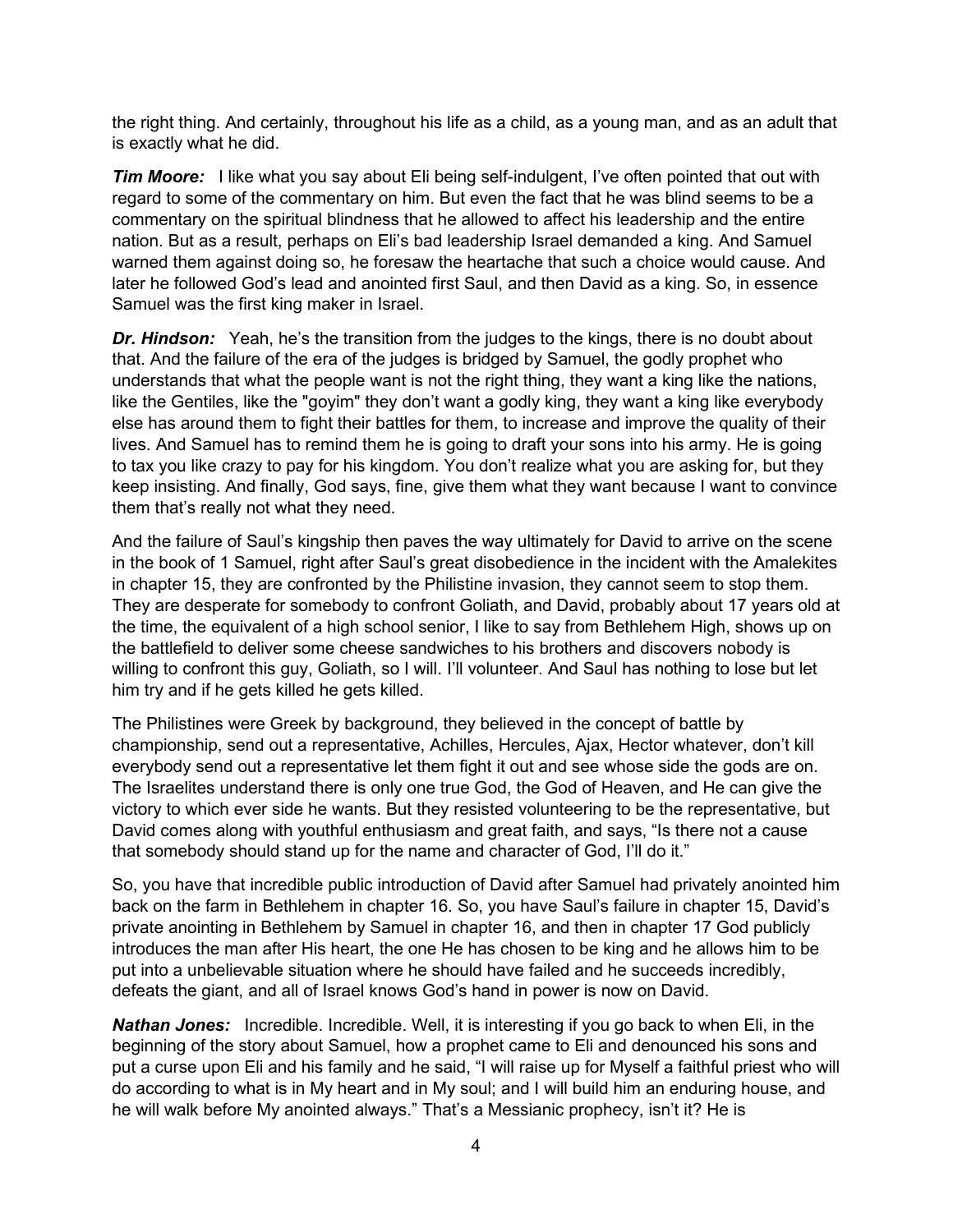prophesying about Jesus as the High Priest. Right? So, based on that prophecy then how can he then walk before the Lord's anointed? I've always been confused about that.

**Dr. Hindson:** Well, I think what he was saying that God will raise up a faithful line of priests, and Eli's line is not that. So, the final judgment of Eli's family is God says, "I am going to cut them off and they'll never be a priest again." That's the message that he delivered to the little boy Samuel.

So, when you read chapter 3 of 1 Samuel, Samuel is this child serving at the Tabernacle, and the Bible says, "The Word of the Lord was precious, or scarce in those days, there was no open vision." God wasn't speaking because people were not listening. But then the Lord came and called Samuel. And it is LORD all four capital letters, Yahweh, Jehovah God, comes and calls the boy by name. It's not hey, you. It's Samuel. Samuel. He hears an adult voice. He thinks its Eli. Runs into Eli's quarters. I can see him tugging on him, waking him up saying, "I think you called me." "No, I didn't call you kid, got back to bed." This goes on about three times and finally Eli has enough spiritual sense left to say, "It must be the Lord that's calling you. The next time it happens say, 'Speak, Lord, for your servant is listening. Your servant hears.""

I love verse 10. "The Lord came and stood and called as at other times, 'Samuel! Samuel!'" Here is almighty God, Jehovah God Himself coming in a Theophany, or a Christophany, an appearance visibly to the boy, to say to him I have a message for you. And Samuel says, "Speak for I am listening." Then God tells him, "I'm going to do something that will tingle the ears of everybody in Israel." And what he told the boy, no little boy should have had to hear. He said, "I am now going to purge Eli's sin forever or his house from making sacrifice or offering. I'm through with that."

So, the story goes on to say that Samuel finally got up in the morning and he didn't want to talk to Eli. He didn't want to tell him what God said. Eli corners him like, "Boy, did God speak to you last night?" "Yeah, actually He did." "What did He say?" "I don't think you want to hear it." "Tell me, or I'll pray it happens to you." "Okay, God says you're going to die, you and the boys. And your done for. I'll see you later." And of course all of that comes true in the next chapter when the Ark of the Covenant is stolen by the Philistines temporarily, and Ichabod is declared, the glory has departed, it looks like everything is going wrong, but God is still going right.

And God is going to raise up through Samuel a faithful priest. And ultimately through the line of Zadok, faithful line of priests, ectcetra. But eventually the line of the priests culminates in the fact that Jesus becomes our great High Priest.

### *Tim Moore:* Yes.

*Dr. Hindson:* Now, people often point out well Jesus is from the tribe of Judah, the tribe of the kings, so I get it He can be the king, but how can He be the priest He's not from the tribe of Levi? And the author of Hebrews reminds us there was another order that the Jews recognized, the order of the priesthood of Melchizedek who appears to Abraham in the book of Genesis prior to the Law, prior to the Levitical priests, as a legitimate priest of God. So, Jesus is a priest after the order of Melchizedek. He's a king after the order of the tribe of Judah. And He fulfills the offices of prophet, priest, and king so that He becomes the final fulfillment of all these prophetic pictures and types that we see in the Old Testament.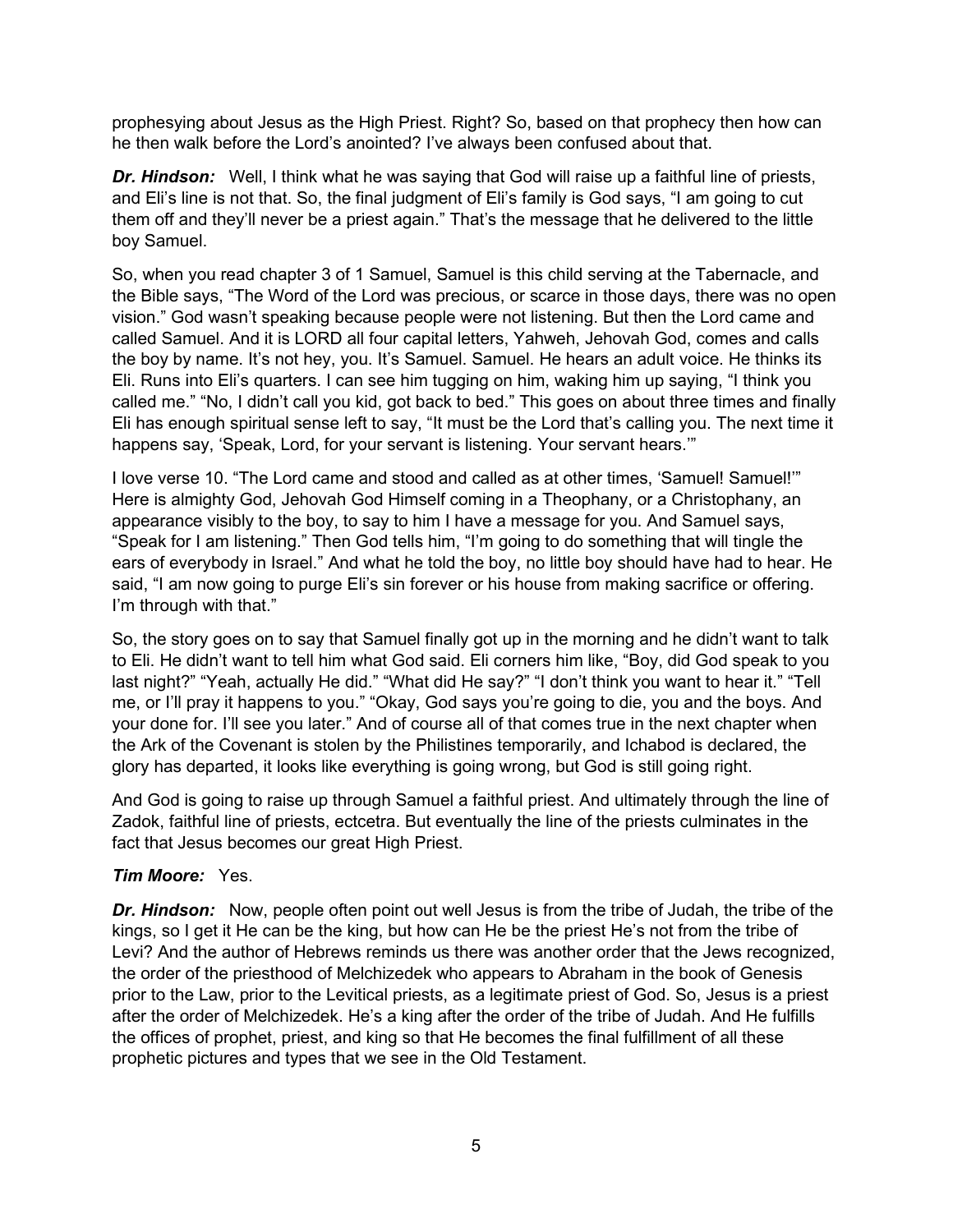*Tim Moore:* Well, speaking of prophets one of the things that prophets often proclaim that were contemporary to their ears years ago still resonate down to us today, but they also foretold events that would happen in the distant future. In other words, they forthtold in that day and age and they foretold for coming events. And my question is how did the prophets have such far reaching vision in those days?

**Dr. Hindson:** Well, I think the Scripture makes it clear, through the Holy Spirit. The Spirit of God has to anoint the prophet with the message of God speak to him directly so that his words are not his own words, but he is actually speaking the Word of God, not only into that culture in his sermons, but in his predictions he is predicting the future only because God alone can show you the future. And Moses guarantee was if he is a true prophet of God 100% of his predictions must come true.

So, somebody running around thinking they've coincidentally made a prediction, that doesn't prove that they are a prophet of God at all. There are a lot of people today who like to call themselves a prophet, but 100% of their predictions do not come true. So, the biblical model would say they are a false prophet. I would be real slow to claim that.

You can have a prophetic voice into the culture, a preaching voice to the generation that you live in, but that ability to predict future events, whether it is short term events that would soon come to pass, as Jeremiah said the Babylonians are coming, and they came in his lifetime, or long term evens when Isaiah said ultimately the Messiah would be born of a virgin. He would be God with us Emmanuel. He would be El-Gibbor the Mighty God, he was looking down the road 700 years into the future and God was showing that to him and that's why the book of Isaiah opens with the words, "That this is the prophet Isaiah, and this is the vision that he saw."

*Nathan Jones:* Interesting. Well, we read about prophets in the Old Testament, and they foretold and forthtold and we go into the early Church history, the First Century and there was clearly prophets and prophetesses, but it seems like then they would just be forth tellers. Would you say then that the office of the prophet is relevant for today. If you have a guy come out, "I'm the prophet so and so," does that office still exist today?

*Dr. Hindson:* It always concerns me that God can raise up anybody at anytime to do anything He wants them to do, etcetera. And you do have prophet and prophesy as preaching mentioned in spiritual gifts in Romans and Corinthians, etcetera. But I'm always cautious around people who are running around claiming, "I'm a modern day prophet and I have the ability to tell you what is going to happen in the future."

I think of all the people predicted that God had told them Donald Trump would win re-election and he didn't win it, etcetera. You can make a fool out of yourself claiming something that doesn't come true, or I predict this storm is not going to hit the coast and then it hits the coast, etcetera. So, I think the key today is we have a complete word of God revealed in Scripture that ought to be taught, preached, proclaimed and declared, thus saith the Lord, not because that is what I want God to say, but that's what God already said in the pages of Scripture.

**Tim Moore:** Well, speaking of prophecies what prophecies do you discern that God is fulfilling before our very eyes today, that point to the season of the Lord's return, that alert us that He is at the very gates of Heaven?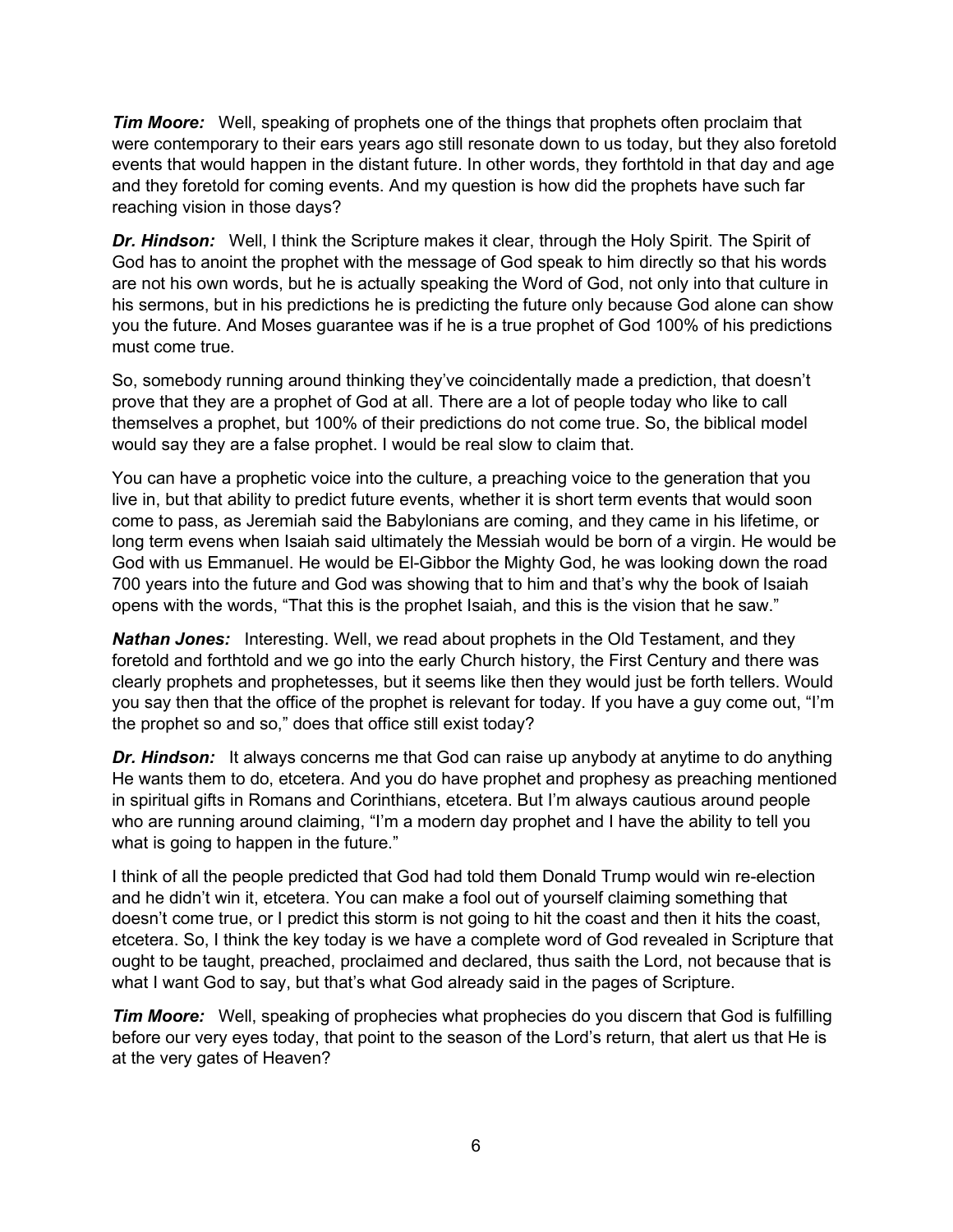**Dr. Hindson:** I think the stage is definitely set for the coming of Christ. There are many of these things. Dr. Reagan has often dealt with long lists of these signs, and I have as well. The fact that Israel is back in the land in the last days, that gets my attention, they were not there for nearly 1,900 years. People have said, "They'll never come back." But they did.

Secondly the fact that there is constant war and crises in the Middle East, it is in turmoil sets the stage for the great end time wars. If the Middle East were Christian and peaceful it would be a different story, but its not. The existence of the global economy so that ultimately the Antichrist could impose the mark through the false prophet, that nobody could buy or sell without the Mark of the Beast. You have to have a global economy to control. It already exists the drive towards global government, the invention of weapons of mass destruction, they've already been invented. To me those are all like flashing red lights to get our attention. We are moving closer, and closer to the time of the end.

*Nathan Jones:* Excellent. As I go through Samuel and read through it, there are all sorts of nuggets of wisdom throughout. You can read in 15:22, "to obey is better than sacrifice," and 16:7 it says, "God sees not as man sees, for man looks at the outward appearance, but the LORD looks at the heart." There seems to be so much wisdom in the book of Samuel and yet we hear more and more today people saying, let's just cut the Old Testament loose and not go to it. What would you say to somebody who says the book of Samuel, 1 & 2 Samuel are just not worth reading?

*Dr. Hindson:* First of all, it is real history inspired of God, that the stories in the Old Testament are not mythology they are real people, and real places, and real geography, and real history. That ought to get our attention, there are lessons to be learned from the insight of the successes and failures of the people in the Old Testament.

Also, I think of a verse people often overlook where Paul said to Timothy in 2 Timothy 3, everybody is aware of verse 16, "All Scripture is given by inspiration…" The verse before that 2 Timothy 3:15, he said to Timothy, "that from a child you have known the holy scriptures that are able to make you wise unto salvation," well the scriptures Timothy would have known from childhood were the Old Testament, that would point him to Jesus Christ and that is the point that the Apostle Paul is making. So, you can't take one part of the Bible and say, "I like the New Testament, but I don't like the Old Testament." No, if it is all the inspired Word of God, and all Scripture is given by inspiration then there is a message from God to us in every part of the Bible.

*Tim Moore:* Well, as we witness those very signs of the times multiplying around us a lot of people grow despairing because they see all the chaos, all the turmoil in the world. What word of encouragement can you offer our viewers today, in other words how can Christians have hope in the midst of outrage even in our own society?

*Dr. Hindson:* The bad news in Bible prophecy is always for the unbeliever. The message to the believer is good news, we win. Good news Jesus is coming. Good news the things the Bible predicted are actually coming to pass. That ought to be give us great encouragement and great faith. Now, for the unbeliever its bad news. The more you run away from God as an individual, as a society, as a culture, as a nation, the more you invite the judgment of God on you. So, it should not surprise us that when we see that kind of thing going on the world in which we are living today is literally on a desperate ledge of destruction potentially, it is only a matter of time.